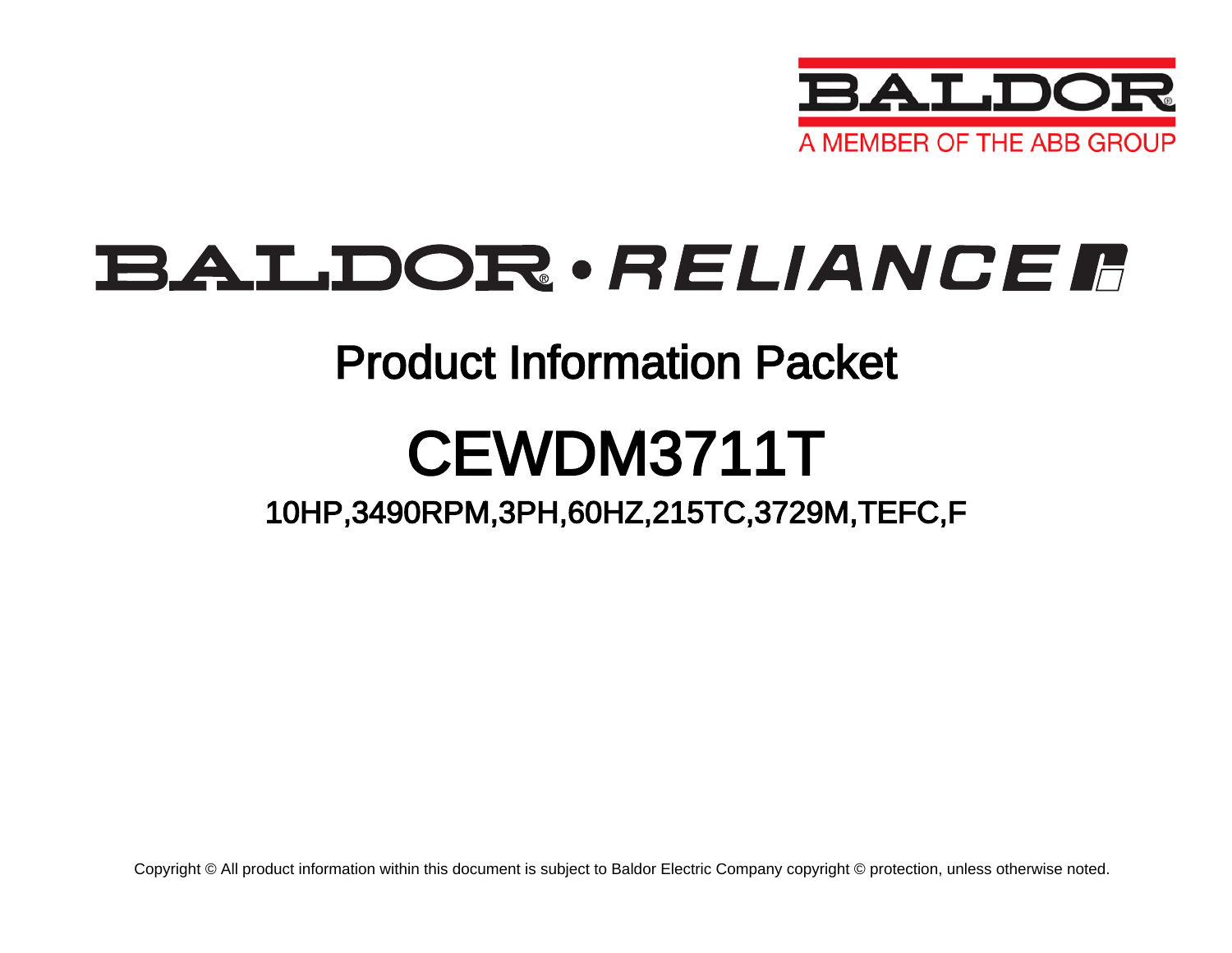#### BALDOR · RELIANCE F Product Information Packet: CEWDM3711T - 10HP,3490RPM,3PH,60HZ,215TC,3729M,TEFC,F

| <b>Part Detail</b> |             |                  |                |             |          |                      |            |  |  |  |
|--------------------|-------------|------------------|----------------|-------------|----------|----------------------|------------|--|--|--|
| Revision:          | P           | Status:          | PRD/A          | Change #:   |          | Proprietary:         | No         |  |  |  |
| Type:              | <b>AC</b>   | Prod. Type:      | 3729M          | Elec. Spec: | 37WGS864 | CD Diagram:          | CD0005     |  |  |  |
| Enclosure:         | <b>TEFC</b> | Mfg Plant:       |                | Mech. Spec: | 37H887   | Layout:              | 37LYH887   |  |  |  |
| Frame:             | 215TC       | Mounting:        | F <sub>1</sub> | Poles:      | 02       | <b>Created Date:</b> | 12-29-2010 |  |  |  |
| Base:              | <b>RG</b>   | <b>Rotation:</b> | R              | Insulation: |          | Eff. Date:           | 10-15-2015 |  |  |  |
| Leads:             | 9#14        |                  |                |             |          | <b>Replaced By:</b>  |            |  |  |  |
| Literature:        |             | Elec. Diagram:   |                |             |          |                      |            |  |  |  |

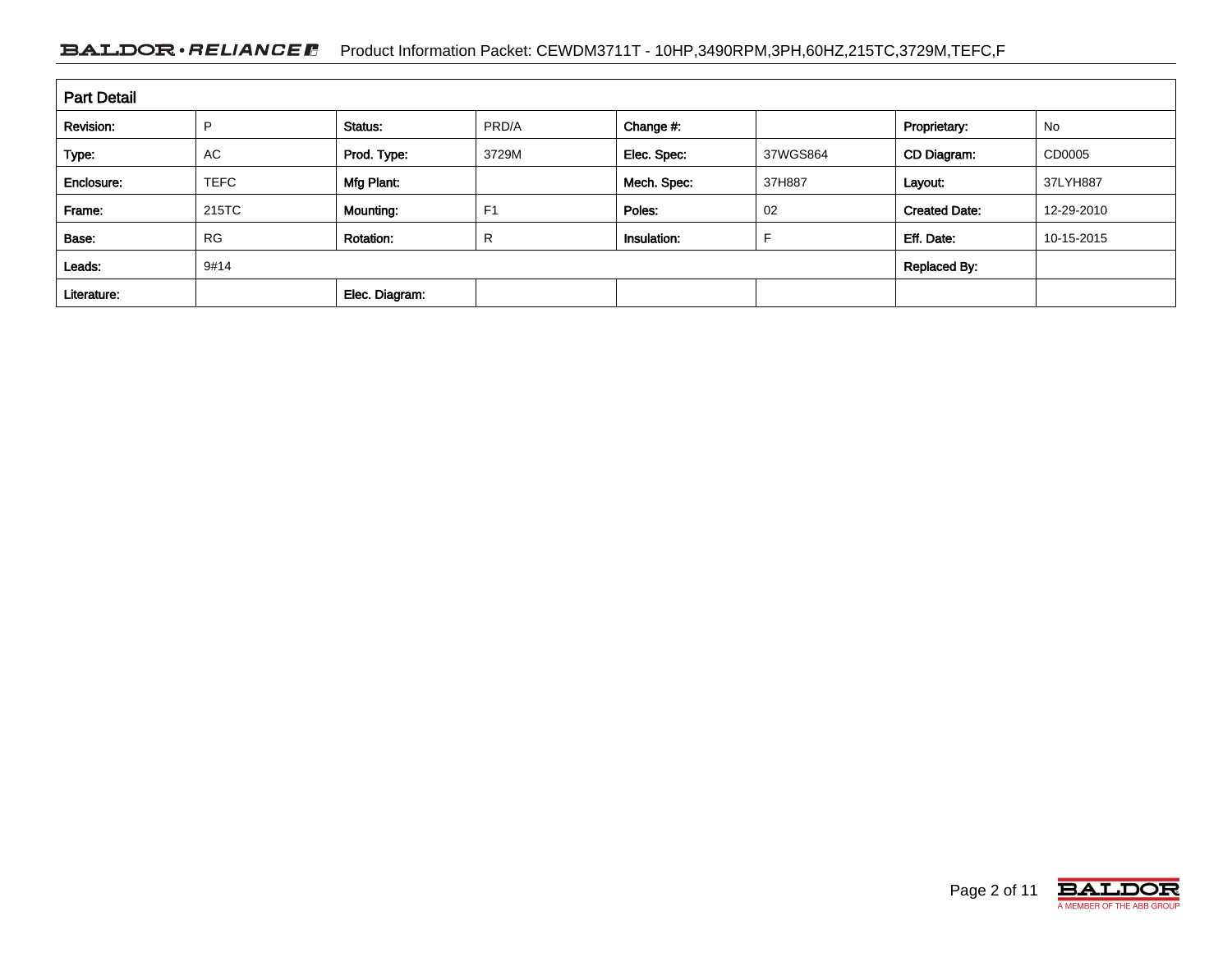#### BALDOR · RELIANCE F Product Information Packet: CEWDM3711T - 10HP,3490RPM,3PH,60HZ,215TC,3729M,TEFC,F

| Nameplate NP1669L |                |                |      |            |              |              |             |  |  |  |  |  |
|-------------------|----------------|----------------|------|------------|--------------|--------------|-------------|--|--|--|--|--|
| CAT.NO.           | CEWDM3711T     |                |      |            |              |              |             |  |  |  |  |  |
| SPEC.             | 37H887S864G1   |                |      |            |              |              |             |  |  |  |  |  |
| HP                | 10             |                |      |            |              |              |             |  |  |  |  |  |
| <b>VOLTS</b>      | 208-230/460    |                |      |            |              |              |             |  |  |  |  |  |
| <b>AMP</b>        | 24.9-23.6/11.8 |                |      |            |              |              |             |  |  |  |  |  |
| <b>RPM</b>        | 3490           |                |      |            |              |              |             |  |  |  |  |  |
| <b>FRAME</b>      | 215TC          | HZ             | 60   | PH         | $\mathbf{3}$ |              |             |  |  |  |  |  |
| SER.F.            | 1.15           | <b>CODE</b>    | G    | <b>DES</b> | B            | <b>CLASS</b> | $\mathsf F$ |  |  |  |  |  |
| NEMA-NOM-EFF      | 90.2           | PF             | 87   |            |              |              |             |  |  |  |  |  |
| <b>RATING</b>     | 40C AMB-CONT   |                |      |            |              |              |             |  |  |  |  |  |
| cc                | 010A           | USABLE AT 208V |      |            |              |              |             |  |  |  |  |  |
| DE                | 6307           | <b>ODE</b>     | 6206 |            |              |              |             |  |  |  |  |  |
| <b>ENCL</b>       | <b>TEFC</b>    | SN             |      |            |              |              |             |  |  |  |  |  |
| <b>BLANK</b>      |                |                |      |            |              |              |             |  |  |  |  |  |

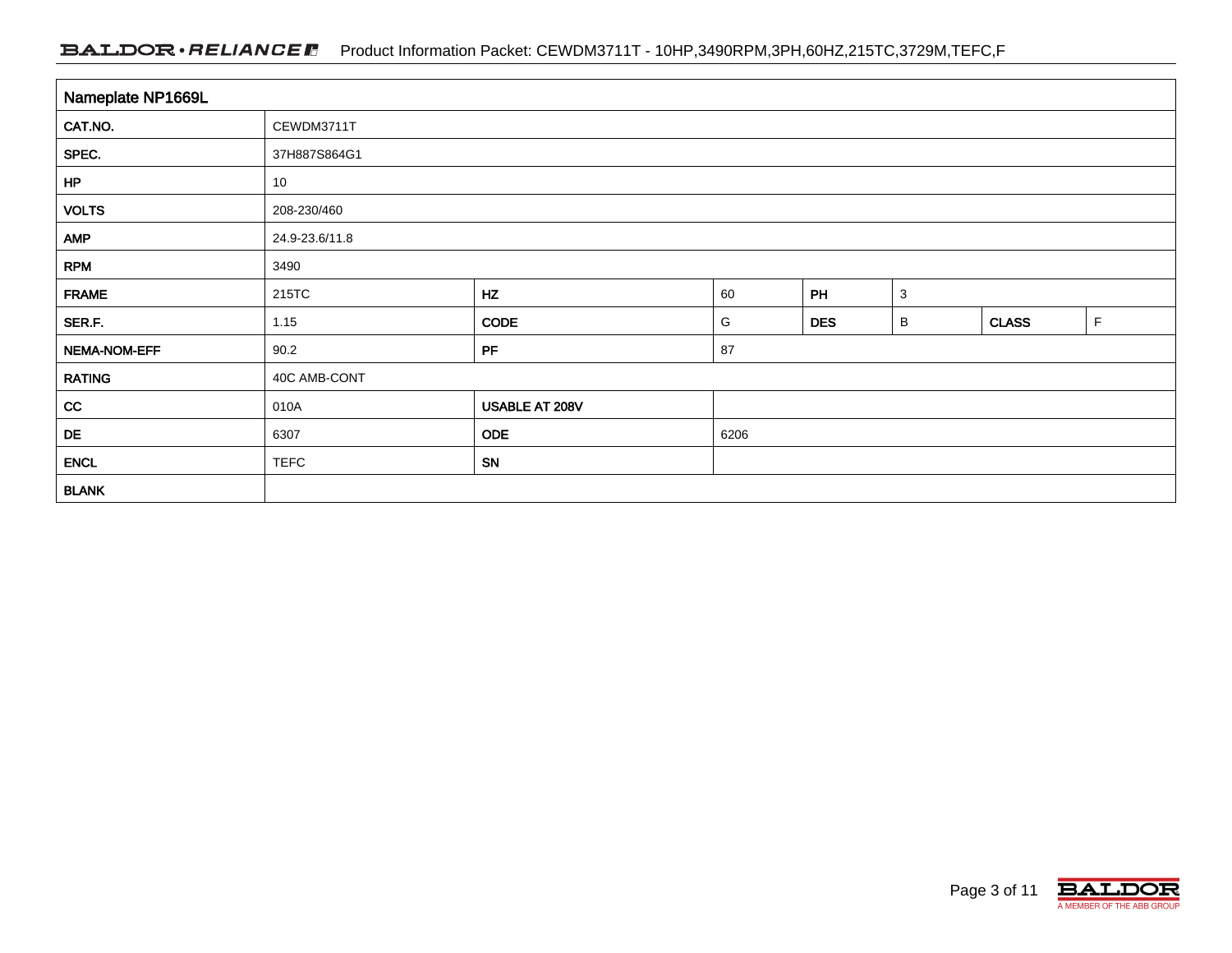| <b>Parts List</b>  |                                          |          |  |  |  |  |  |
|--------------------|------------------------------------------|----------|--|--|--|--|--|
| <b>Part Number</b> | Description                              | Quantity |  |  |  |  |  |
| SA214691           | SA 37H887S864G1                          | 1.000 EA |  |  |  |  |  |
| RA201893           | RA 37H887S864G1                          | 1.000 EA |  |  |  |  |  |
| 36FN3000C02SP      | EXFN, PLASTIC, 5.25 OD, 1.175 ID         | 1.000 EA |  |  |  |  |  |
| S/P107-000-001     | SUPER E PROC'S-FS, WS & CK PLTS          | 1.000 EA |  |  |  |  |  |
| HW3200A01          | 3/8-16X3/4 I-BLT WELDED F/S              | 1.000 EA |  |  |  |  |  |
| 37CB3005A04W       | CASTING W/.75 NPT@6(MACH WHITE)          | 1.000 EA |  |  |  |  |  |
| 37GS1015           | GASKET, FOR 37 WD KOBX'S (SANTOPRENE)    | 1.000 EA |  |  |  |  |  |
| 51XW2520A12        | .25-20 X .75, TAPTITE II, HEX WSHR SLTD  | 2.000 EA |  |  |  |  |  |
| HA5027A01          | HA4066A01 T-DRAIN X2 BAGGED              | 1.000 EA |  |  |  |  |  |
| 11XW1032G06        | 10-32 X .38, TAPTITE II, HEX WSHR SLTD U | 1.000 EA |  |  |  |  |  |
| 37EP3101A94MW      | FRONT TEFC L&M 206 BRG W/O GRSR (WHITE)  | 1.000 EA |  |  |  |  |  |
| HW4032A01          | BLACK DRAIN PLUG FOR WASH DOWN MOTORS    | 3.000 EA |  |  |  |  |  |
| HW5100A06          | W2420-025 WVY WSHR (WB)                  | 1.000 EA |  |  |  |  |  |
| 37EP3300A23MW      | WHITE EPOXY EP MACH COMPL                | 1.000 EA |  |  |  |  |  |
| HW4032A01          | BLACK DRAIN PLUG FOR WASH DOWN MOTORS    | 3.000 EA |  |  |  |  |  |
| HW4600B51SP        | SEAL 1.375 X 2.125 X 0.313 SINGLE LIP DB | 1.000 EA |  |  |  |  |  |
| 10XN2520S30        | 1/4-20 X 1 7/8 HEX HEAD SS               | 4.000 EA |  |  |  |  |  |
| XY3118S12          | 5/16-18 HEX NUT, STAINLESS STEEL         | 4.000 EA |  |  |  |  |  |
| 07FH4011           | WASHDOWN IEC FH W/AUTOPHORETIC PRIMER    | 1.000 EA |  |  |  |  |  |
| 11XW1032S06        | 10-32 X .38, TAPTITE II, HEX WSHR SLTD U | 3.000 EA |  |  |  |  |  |
| HW4600B74          | FORSHEDA V28A V-RING SEAL                | 1.000 EA |  |  |  |  |  |
| HW4600B31SP        | V-RING SLINGER #V38A, 1.42/1.50 SH BORE  | 1.000 EA |  |  |  |  |  |
| 37CB4512           | CONDUIT BOX LID FOR WASHDOWN 37 FRAME    | 1.000 EA |  |  |  |  |  |
| 37GS1008A02        | 37 GS FOR CB LID - WHITE NEOPRENE        | 1.000 EA |  |  |  |  |  |

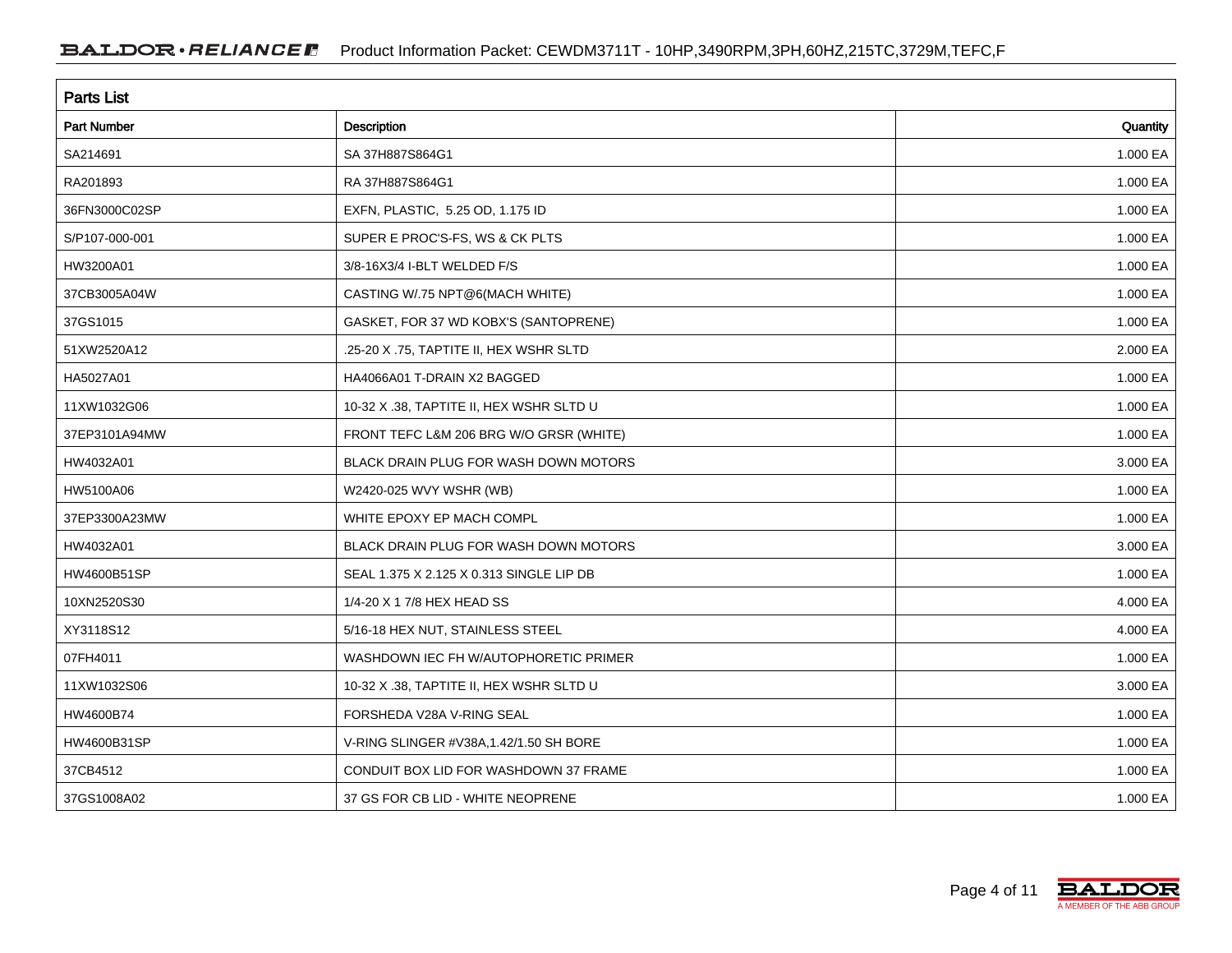| Parts List (continued) |                                             |          |  |  |  |  |  |
|------------------------|---------------------------------------------|----------|--|--|--|--|--|
| <b>Part Number</b>     | <b>Description</b>                          | Quantity |  |  |  |  |  |
| 59XW0832S07            | TAPTITE II, HEX WSHR UNSLTD SER, 410 S.S.,  | 4.000 EA |  |  |  |  |  |
| HW2502F21              | #303 SS, SQ KEY 5/16 X 2.375                | 1.000 EA |  |  |  |  |  |
| HA7000A02              | KEY RETAINER RING, 1 1/8 DIA, 1 3/8 DIA     | 1.000 EA |  |  |  |  |  |
| MJ5001A27              | 32220KN GRAY SEALER *MIN BUY 4 QTS=1GAL     | 0.001 QT |  |  |  |  |  |
| MJ5001A02              | 732 CL SEALANT 3 OZ DIXIE BEARING 289100    | 0.001 EA |  |  |  |  |  |
| 85XU0407S04            | 4X1/4 U DRIVE PIN STAINLESS                 | 2.000 EA |  |  |  |  |  |
| LB1115N                | LABEL, LIFTING DEVICE (ON ROLLS)            | 1.000 EA |  |  |  |  |  |
| LB1164                 | LABEL, WARNING AND DRAIN                    | 1.000 EA |  |  |  |  |  |
| MJ1000A75              | GREASE, POLYREX EM EXXON (USe 4824-15A)     | 0.050 LB |  |  |  |  |  |
| 51XB1214A20            | 12-14X1.25 HXWSSLD SERTYB                   | 1.000 EA |  |  |  |  |  |
| MG1025Z02              | <b>ACTIVATOR WILKOFAST 060-02</b>           | 0.010 GA |  |  |  |  |  |
| MG1025W01              | RAL9003, SIGNAL WHITE, GLOSS 85             | 0.028 GA |  |  |  |  |  |
| HA3104S14              | 300UBOLT 12.125LG SS                        | 4.000 EA |  |  |  |  |  |
| LC0005                 | CONN.DIA., TY M, 9-LD, DUAL VOLT, REVERSING | 1.000 EA |  |  |  |  |  |
| NP1669L                | SS WD SUPER-E UL CSA-EEV PREM REV MTG       | 1.000 EA |  |  |  |  |  |
| G0PA1000               | PKG GRP, PRINT<br>PK1026A06                 | 1.000 EA |  |  |  |  |  |
| MN416A01               | TAG-INSTAL-MAINT no wire (1200/bx) 11/14    | 1.000 EA |  |  |  |  |  |

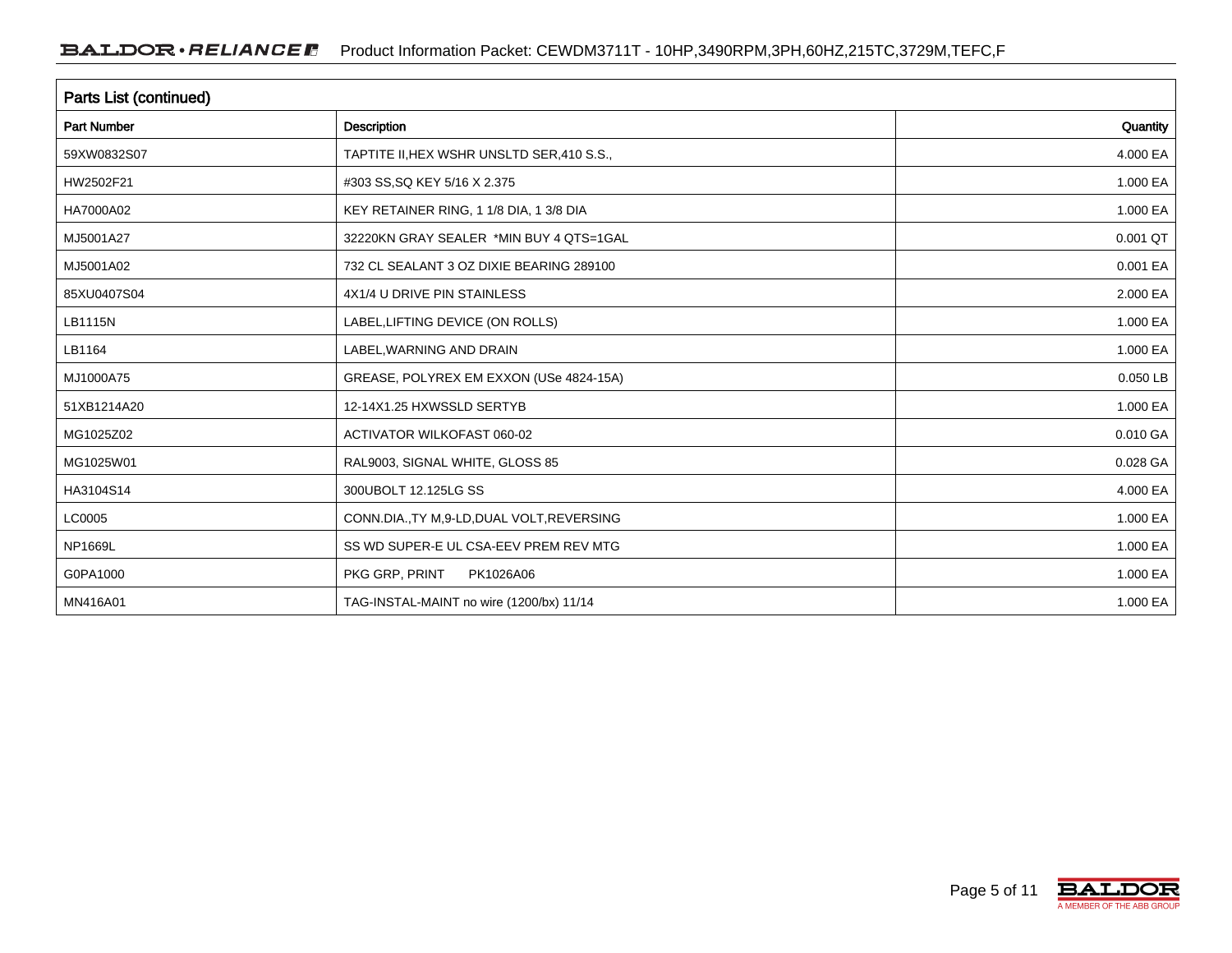#### **AC Induction Motor Performance Data**

Record # 35772 - Typical performance - not guaranteed values

| <b>Winding: 37WGS864-R002</b> |                  | <b>Type: 3729M</b> |                                                 | <b>Enclosure: TEFC</b>     |                |  |
|-------------------------------|------------------|--------------------|-------------------------------------------------|----------------------------|----------------|--|
|                               | Nameplate Data   |                    | 460 V, 60 Hz:<br><b>High Voltage Connection</b> |                            |                |  |
| <b>Rated Output (HP)</b>      |                  | 10                 |                                                 | Full Load Torque           | 15 LB-FT       |  |
| <b>Volts</b>                  |                  | 230/460            |                                                 | <b>Start Configuration</b> | direct on line |  |
| <b>Full Load Amps</b>         | 23.6/11.8        |                    |                                                 | <b>Breakdown Torque</b>    | 47.2 LB-FT     |  |
| R.P.M.                        | 3490             |                    |                                                 | Pull-up Torque             | 22.6 LB-FT     |  |
| Hz                            | 3<br>60<br>Phase |                    |                                                 | Locked-rotor Torque        | 26.2 LB-FT     |  |
| NEMA Design Code<br>B         |                  | <b>KVA Code</b>    | G                                               | <b>Starting Current</b>    | 78.5 A         |  |
| Service Factor (S.F.)         | 1.15             |                    |                                                 | No-load Current            | 4.17 A         |  |
| NEMA Nom. Eff.                | 90.2             | Power Factor       | 87                                              | Line-line Res. @ 25°C      | $0.972 \Omega$ |  |
| Rating - Duty                 | 40C AMB-CONT     |                    | Temp. Rise @ Rated Load                         | $78^{\circ}$ C             |                |  |
| S.F. Amps                     |                  |                    |                                                 | Temp. Rise @ S.F. Load     | $96^{\circ}$ C |  |
|                               |                  |                    |                                                 | Rotor inertia              | 0.264 LB-FT2   |  |

#### Load Characteristics 460 V, 60 Hz, 10 HP

| % of Rated Load     | 25   | 50   | 75   | 100  | 125  | 150  | S.F. |
|---------------------|------|------|------|------|------|------|------|
| <b>Power Factor</b> | 53   | 74   | 84   | 87   | 89   | 89   | 88   |
| Efficiency          | 86.8 | 91   | 91.3 | 90.3 | 89.4 | 87.7 | 90   |
| Speed               | 3576 | 3549 | 3518 | 3486 | 3450 | 3408 | 3464 |
| Line amperes        | 4.98 | 6.87 | 9.13 | 11.8 | 14.7 | 17.9 | 13.5 |

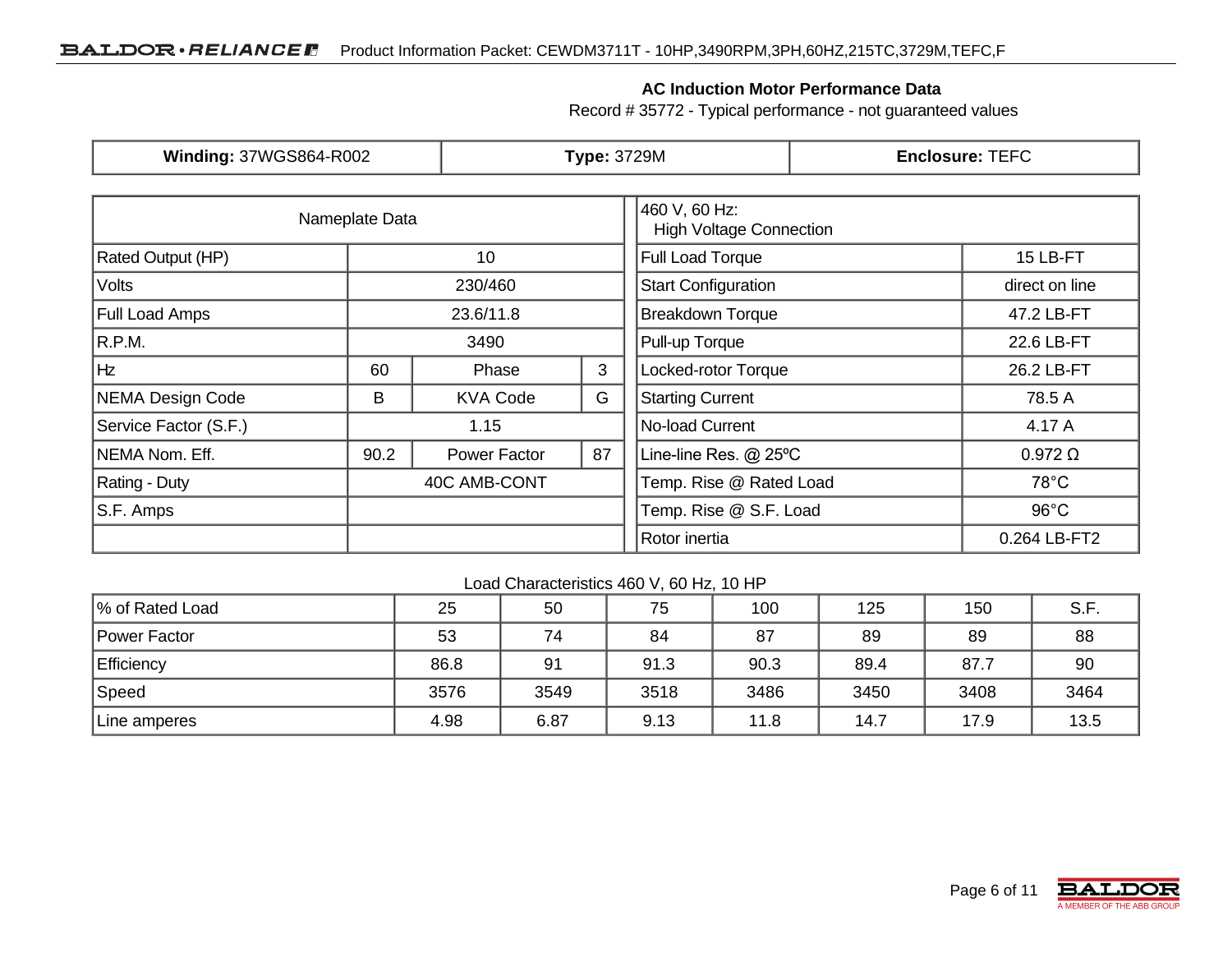

Performance Graph at 460V, 60Hz, 10.0HP Typical performance - Not guaranteed values

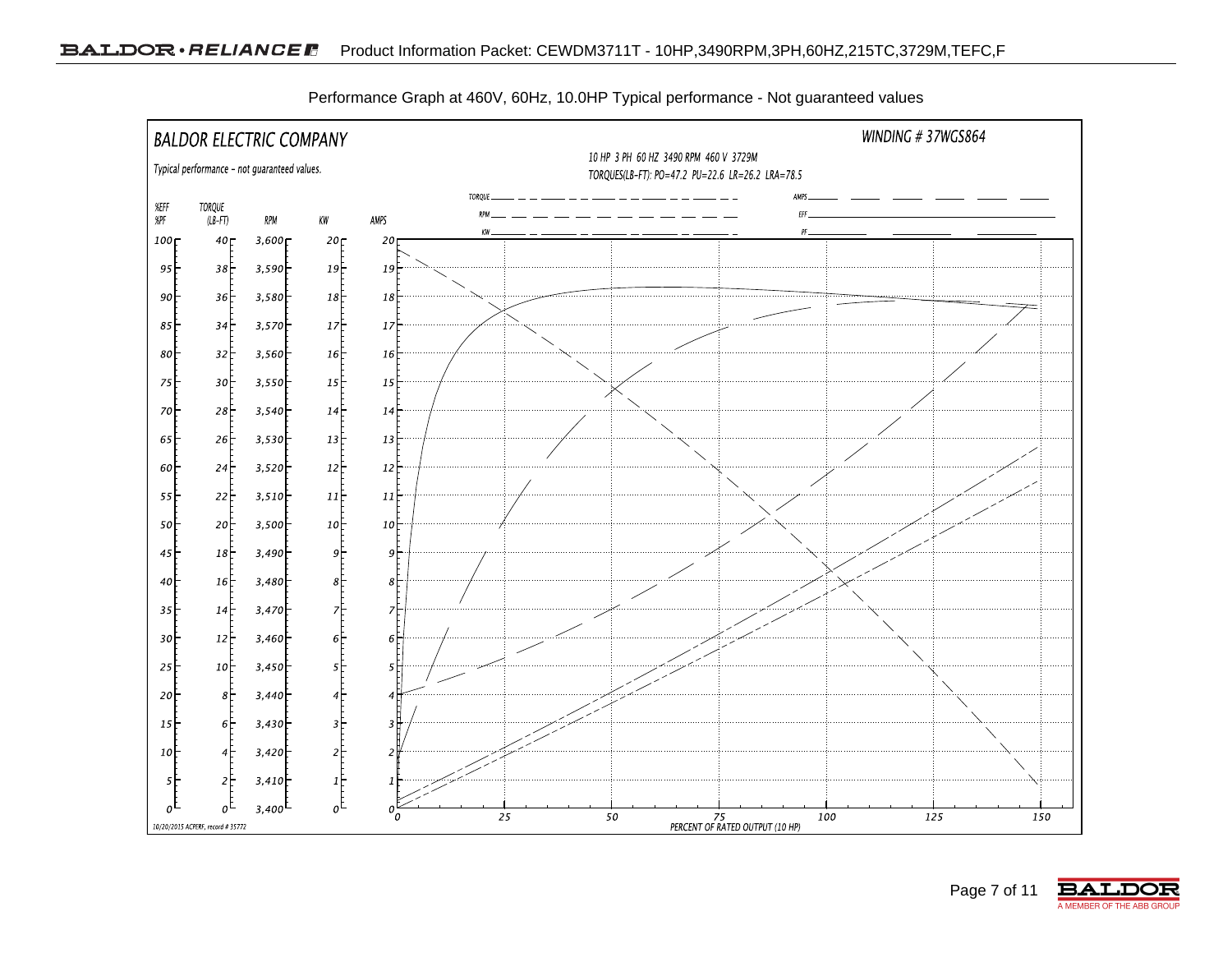#### **AC Induction Motor Performance Data**

Record # 50964 - Typical performance - not guaranteed values

| <b>Winding: 37WGS864-R002</b> |                           | <b>Type: 3729M</b> |                                                 | <b>Enclosure: TEFC</b>     |                |  |
|-------------------------------|---------------------------|--------------------|-------------------------------------------------|----------------------------|----------------|--|
|                               | Nameplate Data            |                    | 400 V, 50 Hz:<br><b>High Voltage Connection</b> |                            |                |  |
| Rated Output (HP)             |                           | 10                 |                                                 | Full Load Torque           | 13.5 LB-FT     |  |
| Volts                         |                           | 208-230/460        |                                                 | <b>Start Configuration</b> | direct on line |  |
| <b>Full Load Amps</b>         |                           | 24.9-23.6/11.8     |                                                 | <b>Breakdown Torque</b>    | 50.2 LB-FT     |  |
| R.P.M.                        | 3490                      |                    |                                                 | Pull-up Torque             | 27 LB-FT       |  |
| Hz                            | 3<br>60<br>Phase          |                    | Locked-rotor Torque                             | 31.4 LB-FT                 |                |  |
| NEMA Design Code              | G<br>B<br><b>KVA Code</b> |                    |                                                 | <b>Starting Current</b>    | 81.3 A         |  |
| Service Factor (S.F.)         | 1.15                      |                    |                                                 | No-load Current            | 4.91 A         |  |
| NEMA Nom. Eff.                | 90.2                      | Power Factor       | 87                                              | Line-line Res. @ 25°C      | $0.972 \Omega$ |  |
| Rating - Duty                 | 40C AMB-CONT              |                    | Temp. Rise @ Rated Load                         | $70^{\circ}$ C             |                |  |
| S.F. Amps                     |                           |                    |                                                 | Temp. Rise @ S.F. Load     | $85^{\circ}$ C |  |
|                               |                           |                    | Rotor inertia                                   | 0.264 LB-FT2               |                |  |

#### Load Characteristics 400 V, 50 Hz, 7.5 HP

| % of Rated Load | 25   | 50   | 75   | 100  | 125  | 150  | S.F. |
|-----------------|------|------|------|------|------|------|------|
| Power Factor    | 44   | 64   | 76   | 82   | 85   | 87   | 84   |
| Efficiency      | 81.3 | 87.7 | 89.2 | 89   | 88   | 86.7 | 88.4 |
| Speed           | 2979 | 2957 | 2931 | 2904 | 2875 | 2841 | 2887 |
| Line amperes    | 5.53 | 7.06 | 8.86 | 11   | 13.4 | 16   | 12.4 |

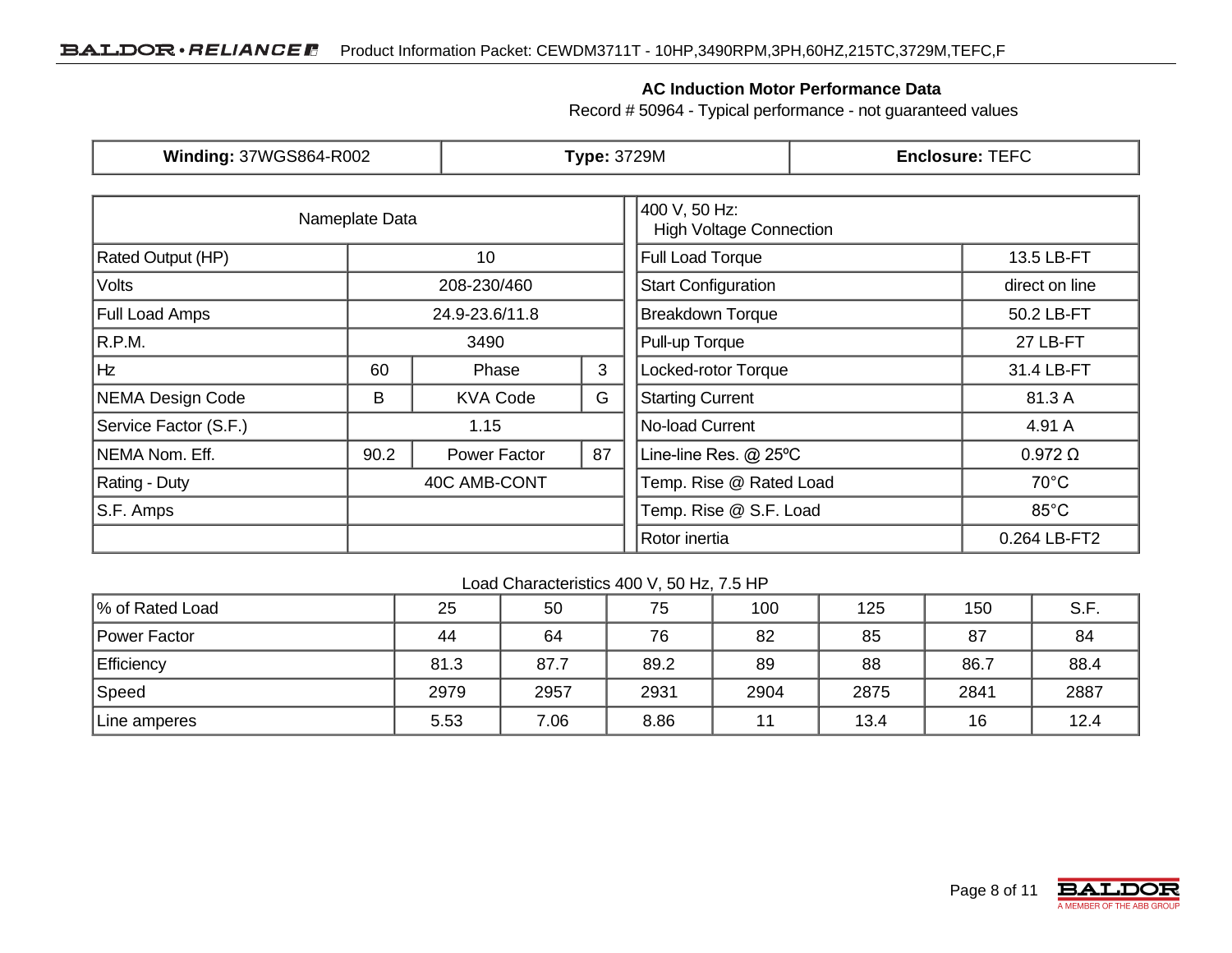

Performance Graph at 400V, 50Hz, 7.5HP Typical performance - Not guaranteed values

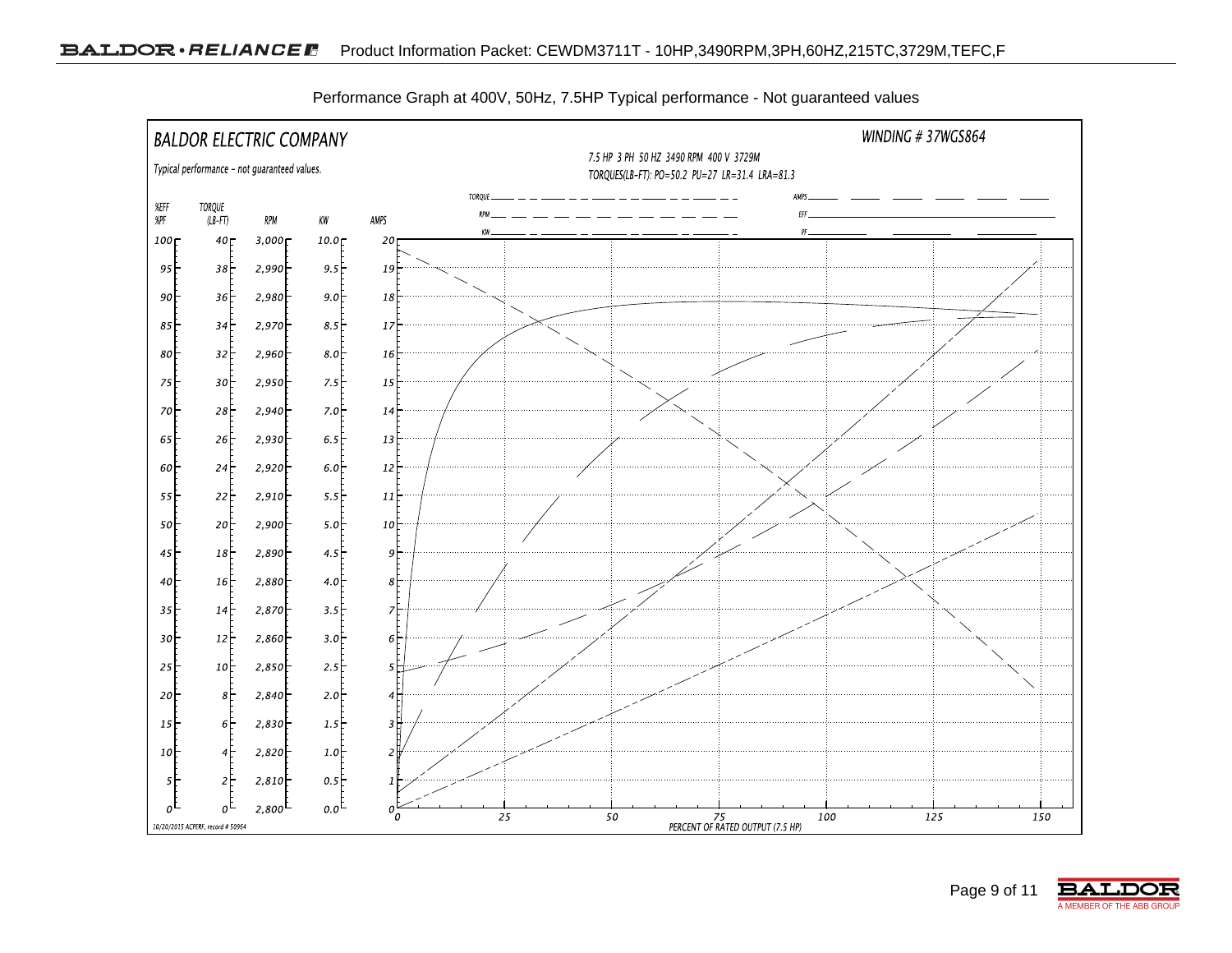